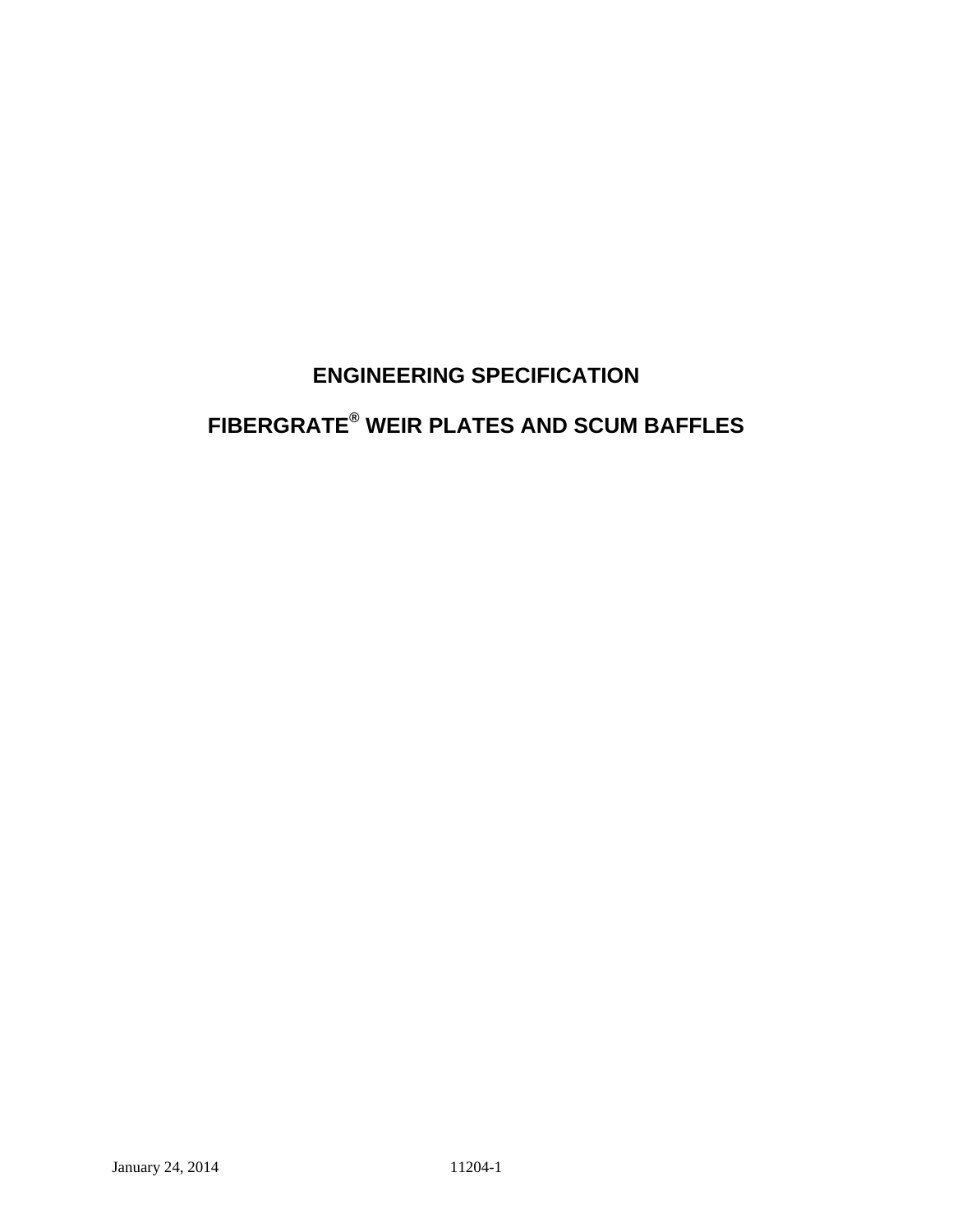# SECTION 11204

# FIBERGLASS REINFORCED PLASTIC WEIR PLATES AND SCUM BAFFLES

# PART 1 - GENERAL

#### 1.1 SCOPE OF WORK

A. The CONTRACTOR shall furnish, and install fiberglass reinforced plastic (FRP) Weir Plates and Scum Baffles with all appurtenances, accessories and incidentals necessary to produce a complete, operable and serviceable installation as shown on the Contract Drawings and as specified herein, and in accordance with the requirements of the Contract Documents.

#### 1.2 REFERENCES

A. The publications listed below (latest revision applicable) form a part of this specification to the extent referenced herein. The publications are referred to within the text by the designation only.

AMERICAN SOCIETY FOR TESTING AND MATERIALS (ASTM) Test Methods:

| <b>Tensile Properties of Plastics</b>                                                                     |
|-----------------------------------------------------------------------------------------------------------|
| Flexural Properties of Unreinforced and Reinforced Plastics and<br><b>Electrical Insulating Materials</b> |
| ASTM D 2583 Indentation Hardness of Rigid Plastics by Means of a Barcol Impressor                         |
| Pendulum Impact Resistance of Notched Specimens of Plastics                                               |
| <b>Water Absorption of Plastics</b>                                                                       |
|                                                                                                           |

# 1.3 CONTRACTOR SUBMITTALS

- A. The CONTRACTOR shall furnish shop drawings of the weir plates, scum baffles, and accessories in accordance with the provisions of this Section.
- B. The CONTRACTOR shall furnish manufacturer's shop drawings clearly showing material sizes, types, styles, part or catalog numbers, complete details for the fabrication and erection of components including, but not limited to, location, lengths, type and sizes of fasteners, and connection details.
- C. The CONTRACTOR shall submit the manufacturer's published literature, corrosion resistance tables, certificates of compliance, and test reports as applicable.
- D. The CONTRACTOR may be requested to submit sample pieces of each item specified herein for acceptance by the ENGINEER as to quality and color. Sample pieces shall be manufactured by the method to be used in the WORK.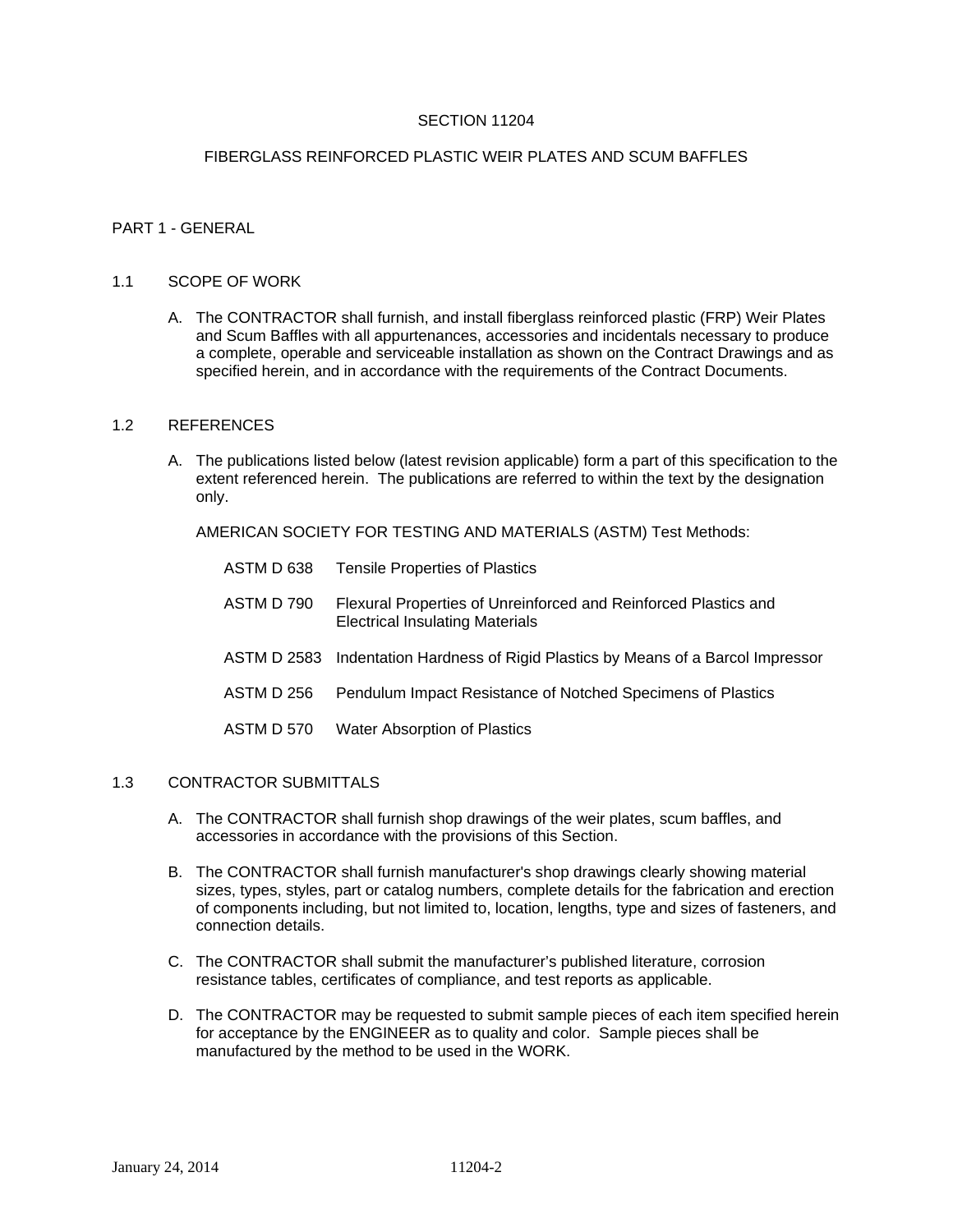# 1.4 QUALITY ASSURANCE

- A. All items to be provided under this Section shall be furnished only by manufacturers having a minimum of ten (10) years experience in the design and manufacture fiberglass reinforced plastic systems.
- B. Manufacturer shall offer a 3 year limited warranty on all FRP products against defects in materials and workmanship.
- C. Manufacturer shall be certified to the ISO 9001-2008 standard.

# 1.5 PRODUCT DELIVERY AND STORAGE

- A. Delivery of Materials: Manufactured materials shall be delivered in original, unbroken pallets, packages, containers, or bundles bearing the label of the manufacturer.
- B. Storage of Products: All materials shall be carefully handled to prevent them from abrasion, cracking, chipping, twisting, other deformations, and other types of damage. Adhesives, resins and their catalysts are to be stored in dry indoor storage facilities between 70 and 85 degrees Fahrenheit (21 to 29 degrees Celsius) until they are required.

# PART 2 - PRODUCTS

# 2.1 MANUFACTURER

A. Weir Plates and Scum Baffles shall be Fibergrate**®** as manufactured by

#### **Fibergrate Composite Structures Inc.**

5151 Belt Line Road, Suite 1212 Dallas, Texas 75254-7028 USA (800) 527-4043 Phone (972) 250-1530 Fax

Website: www.fibergrate.com E-mail: info@fibergrate.com

#### 2.2 GENERAL

- A. All FRP items furnished under this Section shall be composed of fiberglass reinforcement and resin in qualities, quantities, properties, arrangements and dimensions as necessary to meet the design requirements as specified in the Contract Documents.
- B. Except for components fabricated from pultruded sections, fiberglass reinforcement shall consist of alternating layers of chopped strand mat and woven roving in sufficient quantities as needed by the application and/or physical properties required.
- C. Open molded components shall include a resin rich layer 0.01" 0.02" in thickness, reinforced with a Type C surface veil, on the outer surface of the Weir Plates and Scum **Baffles**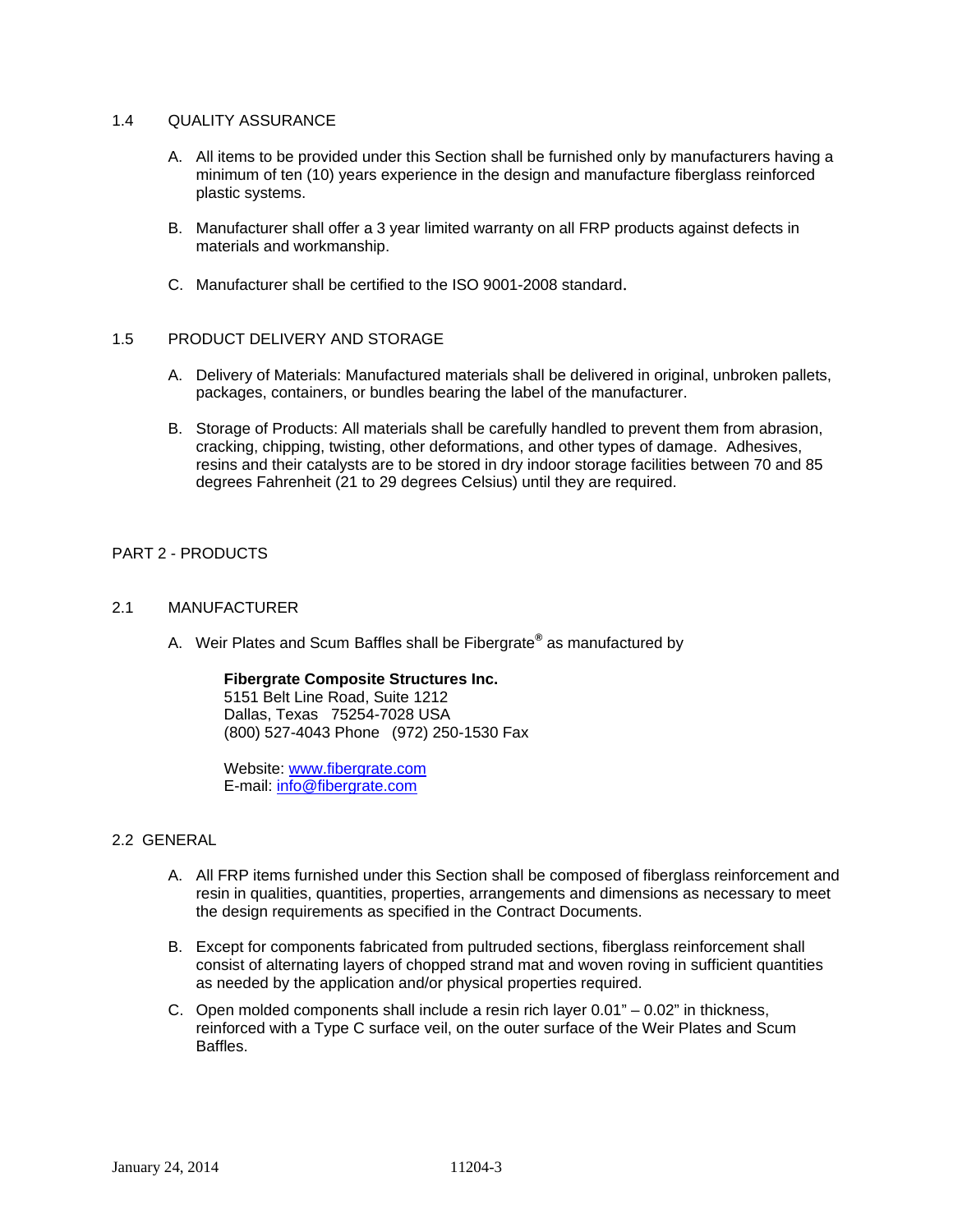- D. Resin system: The resin system used in the manufacture of the Weir Plates and Scum Baffles shall be general purpose thermosetting polyester suitable for use in submerged wastewater treatment applications. The resin should also contain UV stabilizers to reduce damage from UV light.
- E. All finished surfaces of FRP items and fabrications shall be smooth, resin-rich, free of voids and without dry spots, cracks, crazes or unreinforced areas. All glass fibers shall be well covered with resin to protect against their exposure due to wear or weathering.
- F. All bolts and concrete anchors shall be manufactured of AISI 316 stainless steel.

# 2.3 FRP WEIR PLATES

- A. Manufacture: Weir Plates, lap plates, and washers shall be manufactured using an open molding process.
- B. Weir Plates are not to exceed maximum length of 12'-0".
- C. Weir Plate nominal thickness is to be 1/4" ±1/16".
- D. Weir Plates shall be XX inches in height with XX inch deep, with 90 degree vee notches spaced at XX inches on center.
- E. Weir Plates are to feature oversized mounting holes which allow for at least 2 inches of vertical and horizontal alignment. They are to be installed with 1/2 inch diameter 316 stainless steel anchor bolts and 5 inch diameter FRP washers to cover the mounting holes.
- F. The ends of the Weir Plates are to be secured to each other using 6" wide lap plates. The lap plates are to be secured using 1/2" diameter 316 stainless steel bolts in slotted holes which allow for horizontal adjustment of the Weir Plates.
- G. For installations on straight surfaces, the Weir Plates are to be anchored at a maximum of 12" on center. For curved surfaces, the Weir Plates are to be anchored at a maximum spacing of 24" on center.
- H. Color to be blue green.
- I. All cut edges and drilled holes are to be sealed following the manufacturers recommended procedures.
- J. Substitutions: Other products of equal strength, stiffness, corrosion resistance and overall quality may be submitted with the proper supporting data to the engineer for approval.

# 2.4 FRP SCUM BAFFLES

- A. Manufacture: Scum Baffles and lap plates shall be manufactured using an open molding process. The Scum Baffle brackets shall be fabricated from pultruded structural shapes.
- B. Scum Baffles shall be 12 inches in height and not exceed a maximum of 12'-0" in length.
- C. Scum Baffle nominal thickness is to be 1/4" ±1/16".